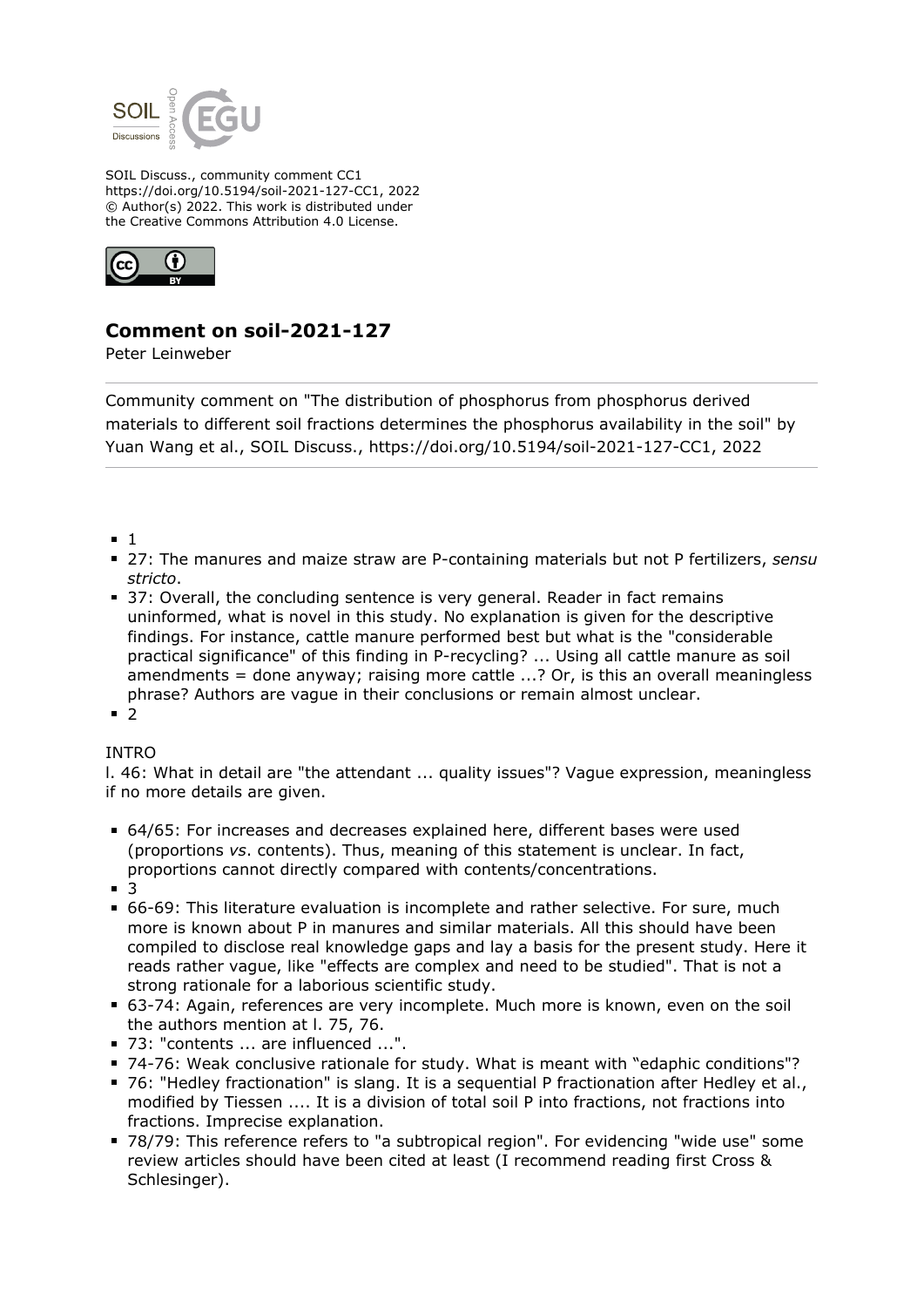- 79-82: 2 contrasting statements in 1 sentence but references are not assigned to each of the statements. Unclear for reader....
- 83 ff. As already criticized above for the P fractionation, literature review of 31P NMR is very selective and fragmentary. For instance, not any study of P in manures and other P recycling materials has been mentioned although many of such studies have been published.

4:

l 96: When introducing the soils, authors should use internationally understandable soil units, like the WRB system. "Red" indicates Ferralsols or ferralic subunits of other Major Soil Units, developed from intensive weathering under subtropical/tropical climate conditions. By contrast to this system "Red" as such is not an internationally accepted soil classification; same with "fluvo-aquic" (if not in combination with a WRB unit). This imprecision is hard to understand, considering that the WRB System and secondary literature on it refer to the P issues in great detail.

- 97: "Little is known" is a phrase very often used, but this phrase is meaningless if authors do not communicate what in detail (even if it is not much) is known (… and what is unknown but important to know).
- 100-103: Authors write what they did but they do not report what they intended to find out or what their research hypotheses were. Overall, my impression of the INTRO text is "vague", "not very well reviewed" and "immature" in how the rationale for study was tried to develop.
- **MATERIALS & METHODS:**

Soil materials should be described in terms of WRB units and soil horizon origin. Instead of "Olsen" the detailed extractant should be given.

- **116-117:** This is confusing; better assign the concentrations to each of the materials. p. 5:
- 138-142: Unclear how Pt and Pi were determined if Po is the difference Pt-Pi? Description should be clear and understandable without checking the Figure S1. l 143: variation? I do think that 31P NMR can quantify species.
- 148 ... contains incomplete sentence

## RESULTS

l. 176: First of all, I see in Fig. 1, that the differences which appear at the end of incubation are more or less already obvious at the starting point. That indicates that the results reflect inherent properties of the materials added, rather than - or in addition to – the interactions with soil particles. Therefore, the study is incomplete without giving the analyses results for the non-amended soils (maybe controls) and amendments (prior to addition to soil). Study would gain scientific value if the authors would be able to distinguish between effects of materials composition and interaction with soil (the latter leading to differences between soils (… for which details of mineralogy must be known). l. 180 ff: Differences between treaments better should be explained as factors. Data as percent bear the risk of confusion if basis for calculation is unclear. l. 177: Olsen P cannot be "improved". This is bad slang. The concentration of NaHCO3-extracted be can be increased by factor of ... (= more precise explanation)

179-180: Bad wording; better assign factor of increase to each treatment.

Sorry authors, here I stop reading/revising your manuscript. In my view, it is too immature to be seriously reviewed. As a reviewer, I feel wasting my time with your text. A